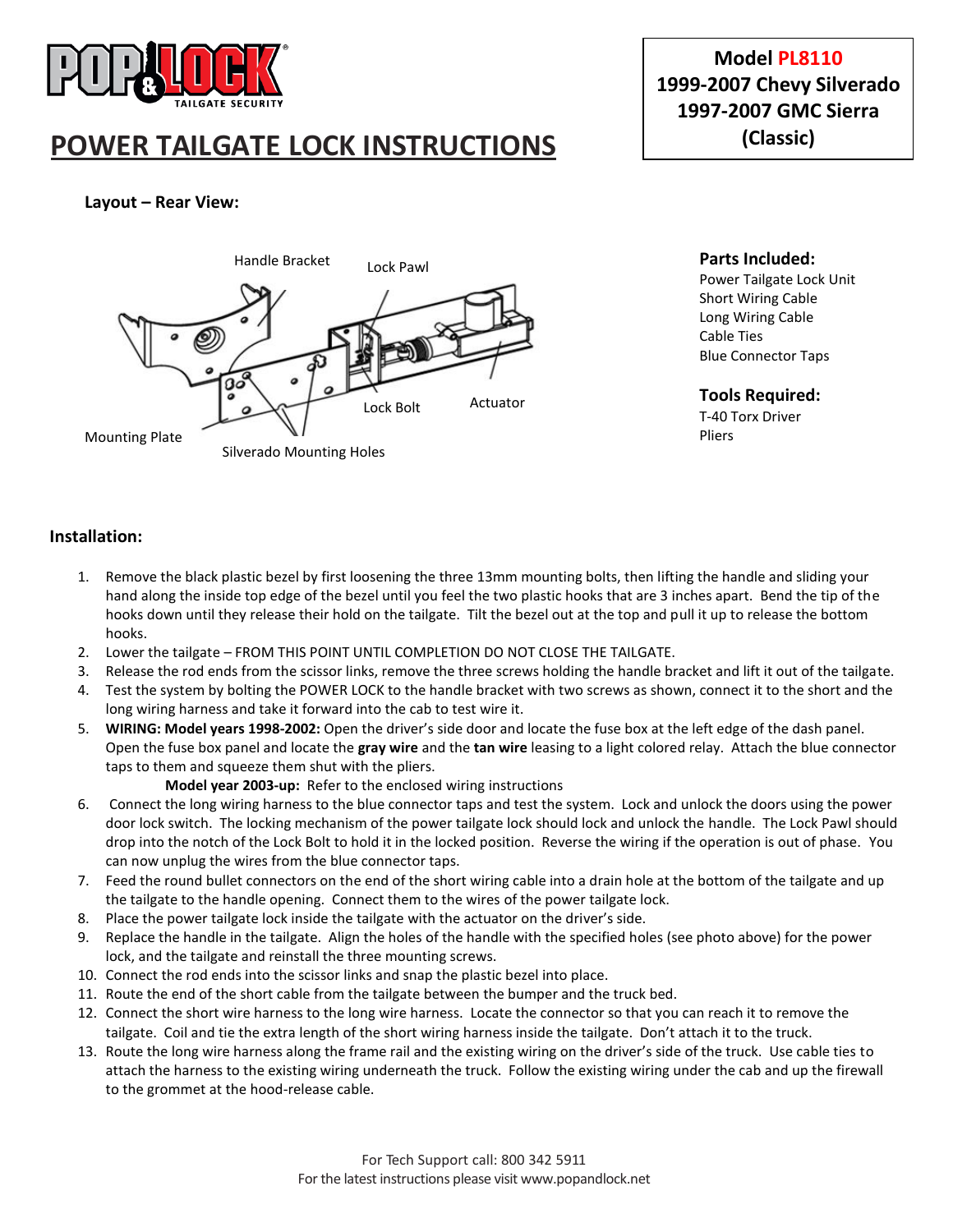# **PL8110 - 2003 AND UP ONLY CHEVY & GMC SIERRA REVISED ELECTRICAL CONNECTION INSTRUCTIONS**

ATTENTION:

DO NOT REMOVE SWITCH CONTROL PANEL AS THERE IS A SCREW HOLDING IT IN PLACE INSIDE THE DOOR PANEL. DO NOT TAP INTO TAN & GRAY WIRES UNDER THE DASH AS THEY ARE SPEAKER WIRES.

DISCONNECT BATTERY TERMINAL.

Tools Needed: 7mm Nut Driver, Flat (Standard) Screw Driver, Knife, Pliers



- 1. Remove manually operated lock lever. Gently pry both sides off. Use caution not to break tabs.
- 2. Remove 7mm bolt behind lever.
- 3. Remove 7mm bolt behind the handle on the arm rest.





- 4. Remove plastic cover from around door handle by gently prying it off starting from lower left to right.
- 5. Remove the triangular plastic panel (near side mirror; top right of door panel) by pulling from the top.





- 6. Gently lift door handle panel straight up from the bottom edge and arm rest.
- 7. After the door panel is removed, gently disconnect the wires from the switch panel & courtesy light.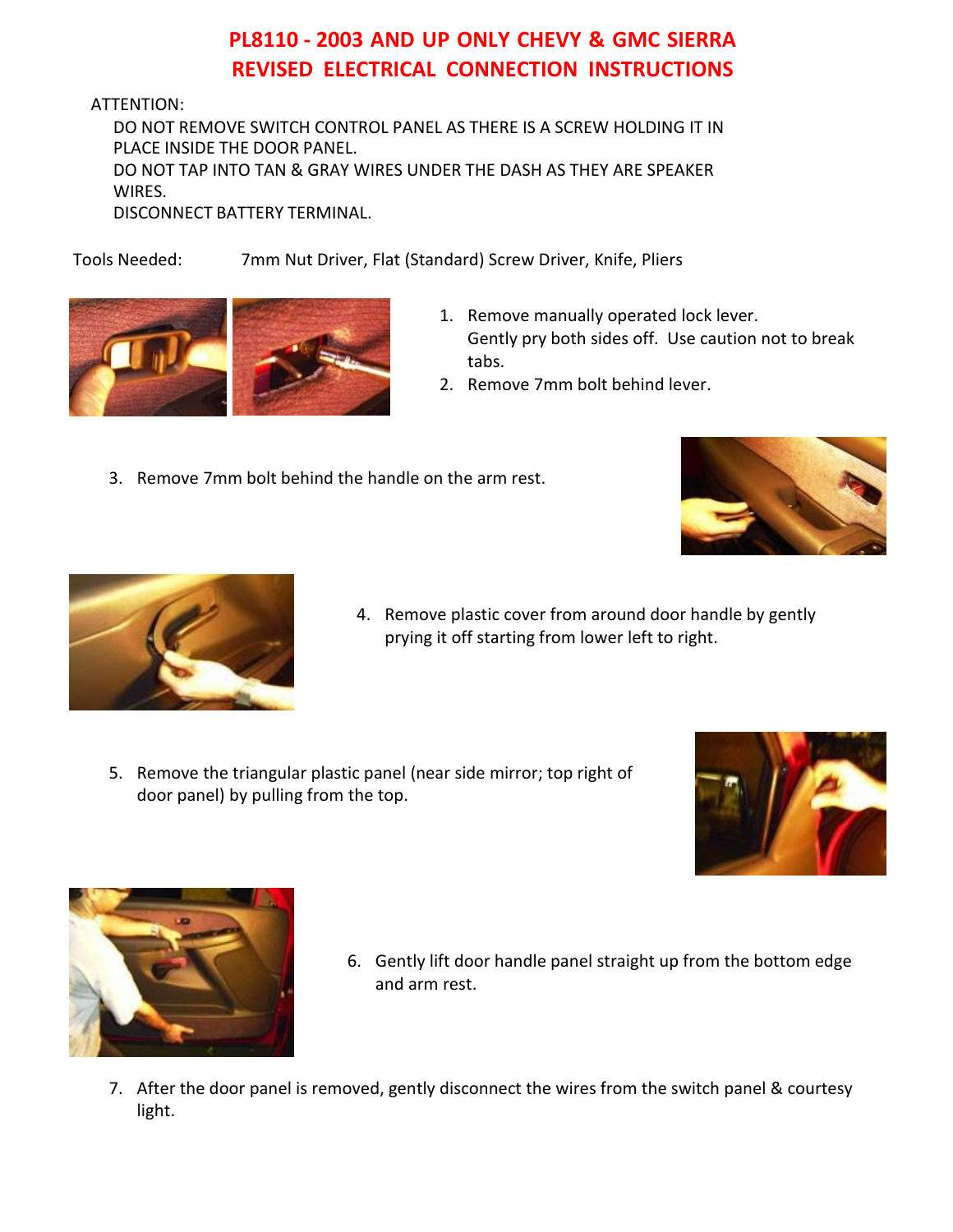# **PL8110 – REVISED ELECTRICAL CONNECTION INSTRUCTIONS (Cont'd)**



- 8. Remove step sill by gently prying up (far left picture).
- 9. Remove kick panel by gently pulling straight out (closest picture).
- 10. Pull the POP&LOCK wiring harness into the sill and route into the drivers' side kick panel. Run the wires from the POP&LOCK through rubber boot to driver side door. Rubber boot is easily removed with screwdriver.





- 11. Locate tan & gray wires in the harness directly below power window motor. Attach the 2 blue wire taps to them & squeeze them shut with a pair of pliers. Connect the long wiring harness to the blue wire taps & test the system. Reverse wires if the operation is out of phase.
- 12. Reassembly the door panel.